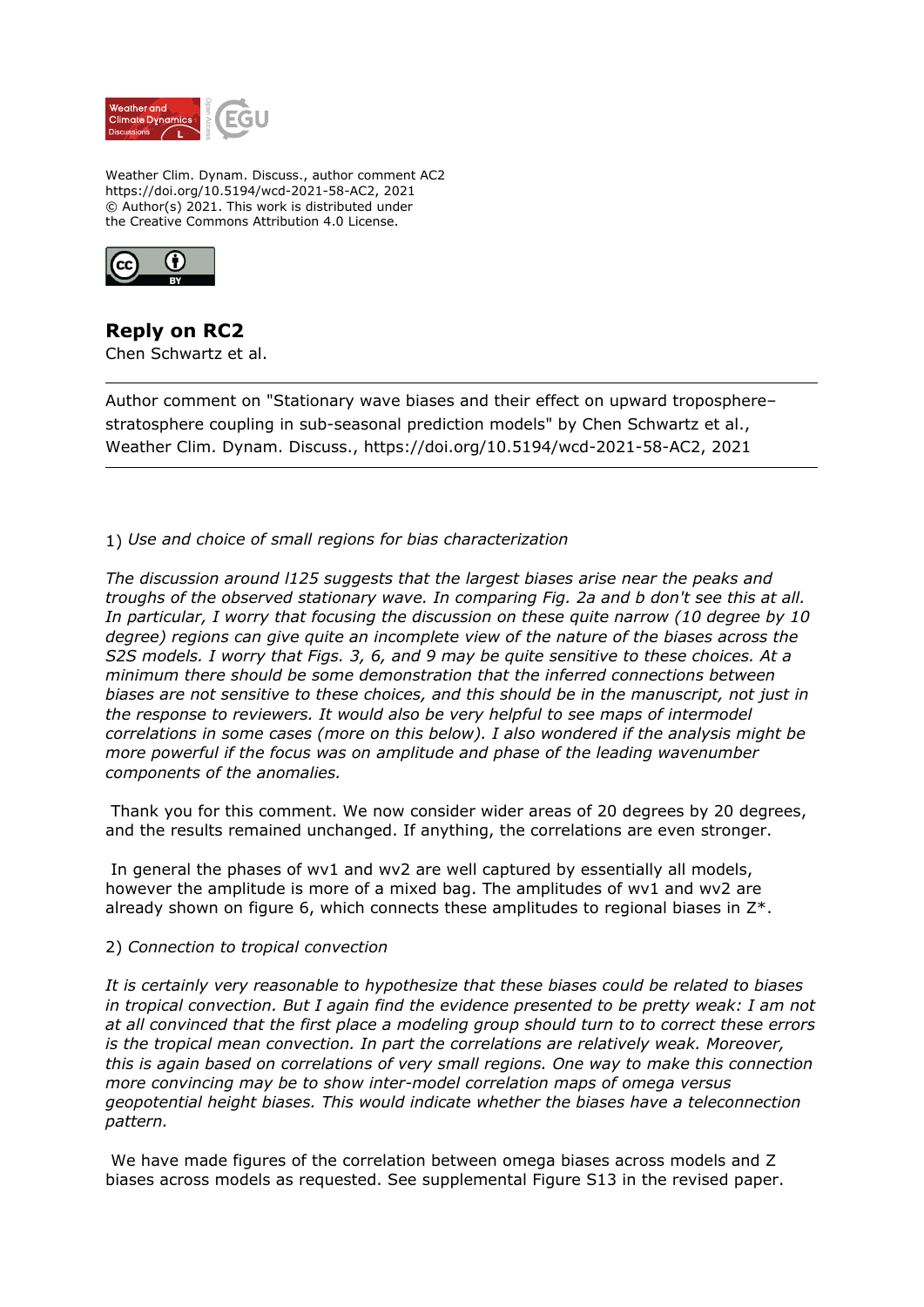The results from this figure support the paper. More generally, we have lowered the degree of confidence implied when we discuss the role of convection for stationary wave biases, as we cannot demonstrate causality.

## 3) *Connection between stratospheric bias and stratospheric resolution*

*This is a simple request (hopefully), but it takes a lot of effort to determine which symbol in a given plot corresponds to which model, and in particular, which symbol corresponds to a high resolution vs low resolution model. It would help to have a different kind of symbol for models in these categories; in particular this seems more useful than distinguishing model versions from individual models.*

 Old model versions have been removed from figure 2 and similar spaghetti plots. We also added diamonds to low-top models.

*A closely related question: Is the wave two component of low-resolution models in better agreement with observations than those of high-resolution models, or is it just that the wave one biases dominate in these cases?* 

For wave-2, biases in low-top models are comparable in magnitude to those of high-top models, especially in the troposphere (ISAC is an exception). For wave-1, biases in lowtop models are more pronounced, therefore it is indeed wave-1 that dominates the biased mean state in the stratosphere.

## 4) *Importance of outliers*

*In many of the inter-model correlation plots there are one or two models that are to some extent outliers and in some cases seem to be determining the overall correlation (at a quick glance: Fig 6d,e,g; 9b). Some discussion should be included about the sensitivity of these correlations to such outliers.* 

In figure 6, the outliers have been removed and the correlation coefficient has increased in most panels. Please see figure 6 without the outliers in the attached pdf file.

Note that the outliers in the originally submitted version of figure 9 were for models where we had a bug in the initial calculation. This bug has been fixed.

## Further questions/comments

1) *The authors choose to stratify forecasts by model version in some cases as a result of updates the forecast model over the course of the S2S project. Is there any evidence that these biases depend on model version and not just on sampling errors due to the different time periods? My impression from some single model studies was that the difference was fairly small (I could not easily find a reference for this). In any case, if this is clear it should be presented to justify the extra stratification; if not I would think it better not to stratify the results in this way (?)* 

Older model versions have been removed from figure 2 and other spaghetti plots. We choose to keep them for the correlation plots (figures 6 and 9), but the reviewer is indeed correct that biases are not substantially changed across model generations.

2) *Figure 7 is quite interesting in that it suggests some connection between the stationary wave biases and the zonal mean state. One point of clarification - are the heat fluxes from the stationary component alone?*

The heat fluxes are computed using daily data, and then we average over many